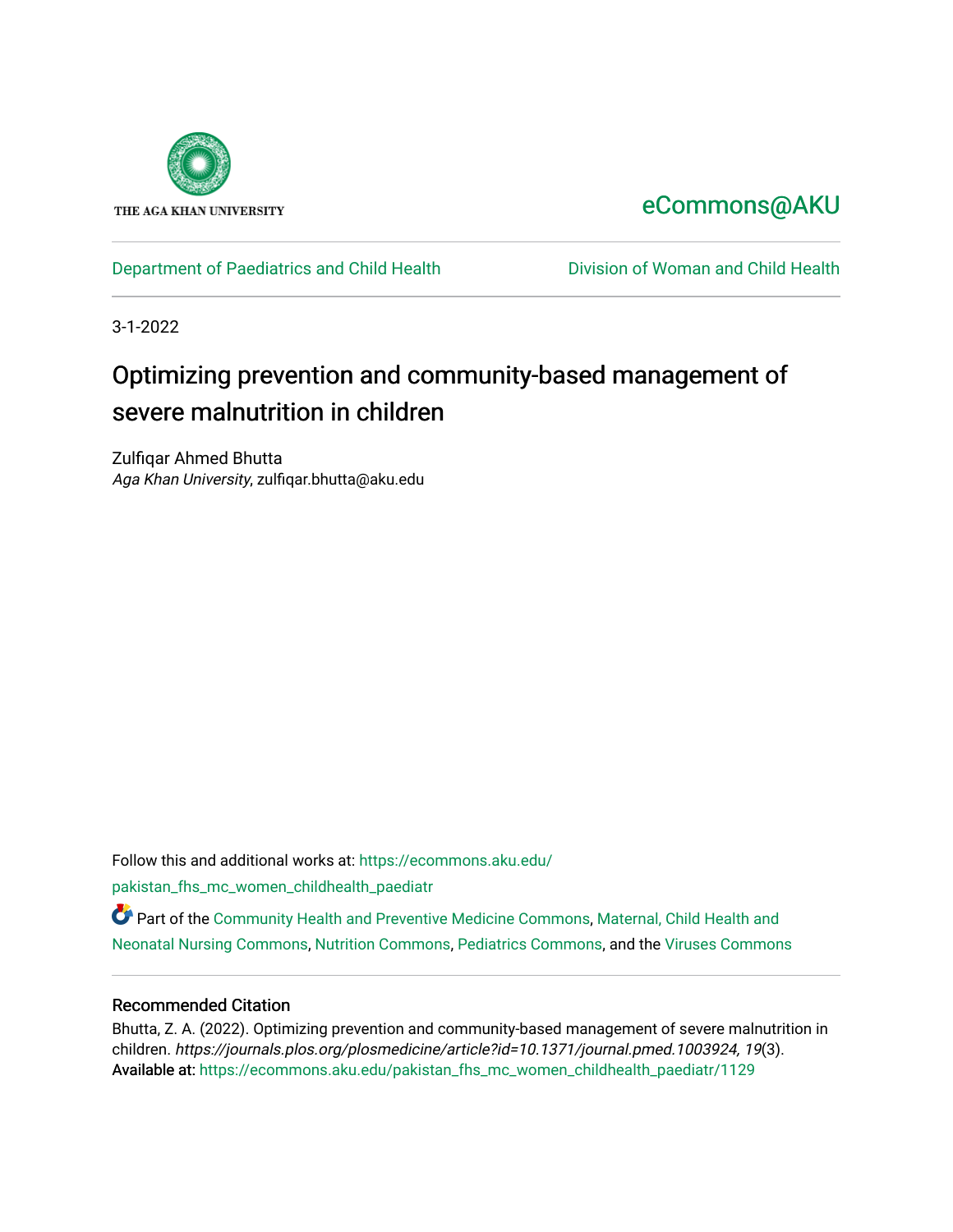

# **OPEN ACCESS**

**Citation:** Bhutta ZA (2022) Optimizing prevention and community-based management of severe malnutrition in children. PLoS Med 19(3): e1003924. [https://doi.org/10.1371/journal.](https://doi.org/10.1371/journal.pmed.1003924) [pmed.1003924](https://doi.org/10.1371/journal.pmed.1003924)

#### **Published:** March 1, 2022

**Copyright:** © 2022 Zulfiqar A Bhutta. This is an open access article distributed under the terms of the Creative [Commons](http://creativecommons.org/licenses/by/4.0/) Attribution License, which permits unrestricted use, distribution, and reproduction in any medium, provided the original author and source are credited.

**Funding:** The author received no specific funding for this work.

**Competing interests:** The author has declared that no competing interests exist.

<span id="page-1-0"></span>**EDITORIAL** 

# Optimizing prevention and community-based management of severe malnutrition in children

### **Zulfigar A. Bhutta**<sup>1,2</sup>**\***

**1** Institute for Global Health & Development, The Aga Khan University, South-central Asia, East Africa & United Kingdom, **2** Robert Harding Chair, Centre for Global Child Health, The Hospital for Sick Children, Toronto, Canada

\* zulfiqar.bhutta@aku.edu, zulfiqar.bhutta@sickkids.ca

In this issue of *PLOS Medicine*, Matt Hitchings and colleagues detail the findings from their prospective cluster-randomized crossover trial conducted across 10 health centers in Sokoto, Nigeria, to assess the nutritional recovery in children with uncomplicated severe acute malnutrition (SAM) receiving monthly follow-up compared to the standard weekly follow-up schedules [\[1\]](#page-2-0). In almost 4,000 children so allocated, the nutritional recovery at 3 months' follow-up was lower in the monthly follow-up group (52.4%) compared to the standard weekly group (58.8%), with higher cumulative mortality at 3 months (8.5% versus 6.2% with the standard weekly follow-up). In contrast, rates of default and relapse were significantly lower among SAM children allocated to monthly follow-up. The authors, while urging caution in adopting a modified schedule of monthly follow-up visits in such children, also recognize the trade-off of simplicity and ease of operations in some settings where weekly follow-up visits are not feasible.

Despite global progress in improving maternal and child undernutrition, the high burden of severe malnutrition persists. Recent estimates show a small reduction (from 15.9% to 14.2%) in wasting prevalence in low-income countries, and a slight increase (from 3.3% to 4.7%) in middle-income countries, although overall almost 50 million children aged under 5 years still remain wasted worldwide [\[2](#page-2-0)]. This burden of SAM has most likely been exacerbated during the recent Coronavirus Disease 2019 (COVID-19) pandemic, with an estimated additional 6.7 million children becoming wasted in 2020 [\[3\]](#page-3-0).

Within this large number of wasted children are those with SAM who are triaged to facilitybased nutritional rehabilitation if seriously ill, or community-based treatment regimens if stable. The development of standardized management protocols for children with SAM with ready-to-use therapeutic foods (RUTFs) represents one of the greatest advances in treating such children at scale and reducing the mortality associated with the condition [\[4](#page-3-0)]. However, given the general context where childhood SAM clusters, such as those affected by extreme poverty, climate change, conflict, and involving displaced populations, major challenges remain in optimizing SAM management. These include relatively high rates of relapse [\[5\]](#page-3-0), and associated residual mortality with severe malnutrition, often exceeding 10% in some settings [\[6](#page-3-0)]. Strategies are thus needed to optimize community case management aimed at simplifying the treatment regimen for SAM, reducing defaults and relapse rates among affected children.

Such real-life evaluations of management strategies for severe malnutrition among at-risk children are few and far between, and most welcome. The global evidence base for the management of SAM in various settings is still mixed, with wide variations in recovery or relapse rates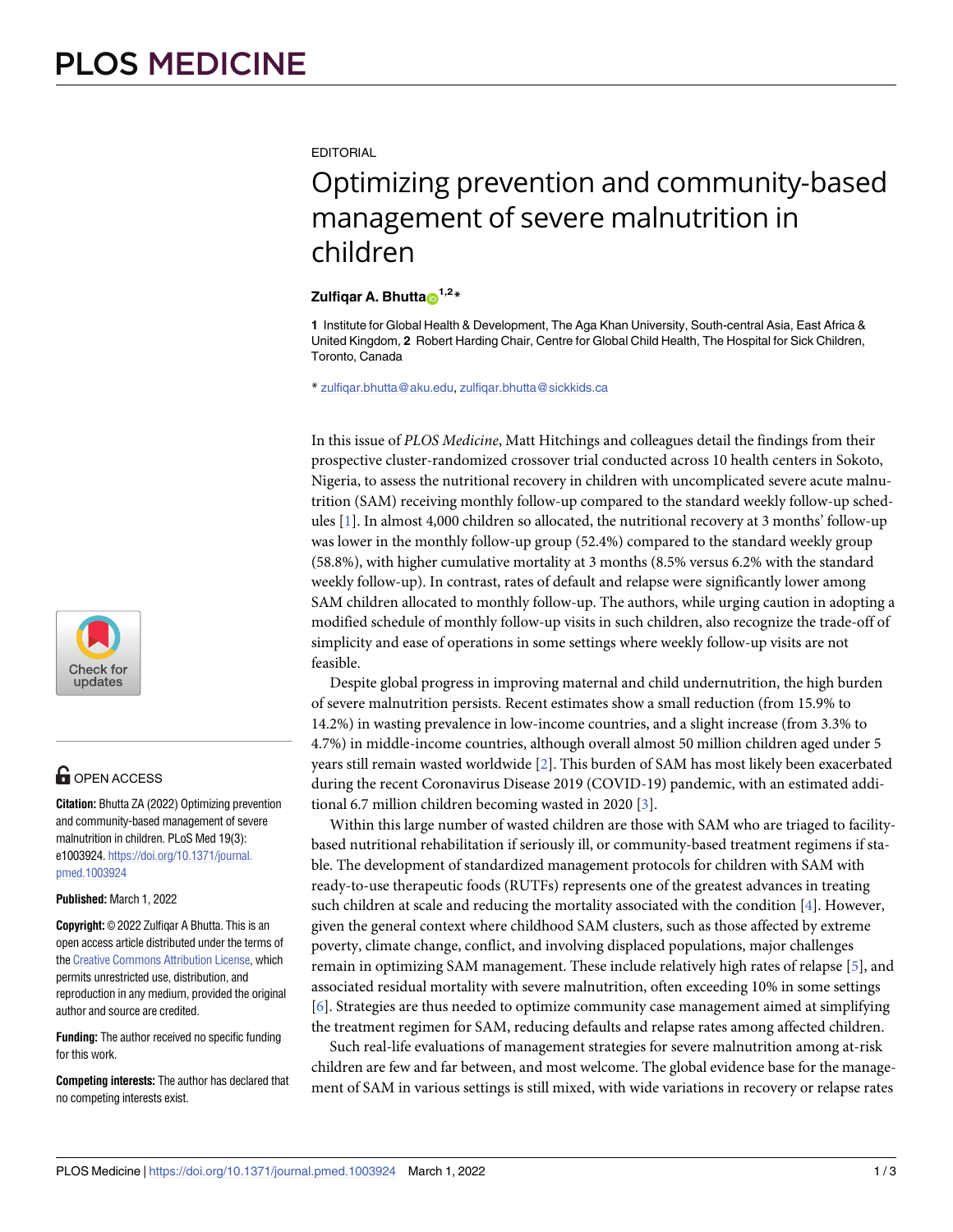<span id="page-2-0"></span>and mortality. This is especially the case in complex emergencies and conflict settings [\[7\]](#page-3-0) with obvious limitations of human resources and commodities. The challenges of managing SAM in different contexts and settings are directly related to available nutrition rehabilitation commodities and trained human resources, as well as the ability of poor and food-insecure households to follow complex regimen and follow-up schedules. For many poor households with daily wage laborers or workers, taking a day off to travel to ambulatory care settings is a weekly financial and logistic hardship that may be impossible to bear. Alternative approaches with community outreach workers providing care and commodities in domiciliary settings has also met with mixed success, with lower rates of uptake in effectiveness settings with busy publicsector workers [[8,9\]](#page-3-0).

There are additional research questions related to the nutritional rehabilitation and management of SAM including dosage schedules and protocols for administering RUTF in outreach and ambulatory programs. Additional therapeutic challenges in managing children with SAM include the limited repertoire of options for interventions in children under 6 months of age, as well as strategies to manage children with concurrent stunting and wasting  $[1,10]$  $[1,10]$ . While the recommendations for facility-based management of unstable children with SAM are well recognized [[11](#page-3-0)], corresponding protocols for ambulatory management of severely malnourished children with suspected infections and at risk of adverse outcomes are still a subject of much debate [\[12\]](#page-3-0).

The gains from potentially simplifying ambulatory management strategies for SAM are considerable but must be weighed against the best-possible and cost-effective strategies. Of great priority are strategies that integrate SAM management in community settings with additional child health and development interventions [\[13\]](#page-3-0). Given the close correlation and relationship between various forms of malnutrition (moderate and severe acute malnutrition), there is growing interest in common management protocols and simplified regimens for preventing and managing all forms of acute malnutrition. The sizeable subgroup of children with concurrent wasting and stunting represents a subgroup at much greater risk of adverse outcomes and mortality [\[14\]](#page-3-0) and needs strategies that also integrate maternal and early child health and nutrition strategies.

There has been a healthy increase in research related to prevention and management strategies for SAM in recent years, all adding to the evidence base for effective implementation in field settings. Corresponding processes for guidelines development by WHO are understandably cautious, but it is worth noting that the guidelines for the management of SAM by WHO are now almost a decade old [[15](#page-3-0)] and need updating as well as flexibility in implementation. Studies such as those by Hitchings and colleagues [1] should show the way to optimize the screening and management of SAM in settings with limited facilities and community capacity for weekly follow-up. The recognition that such infants may be at higher risk of relapse or mortality could well require additional contacts, such as fortnightly follow-up or outreach services, areas that should be studied in future evaluations.

### **References**

- **1.** Hitchings M, Berthé F, Aruna P, Shehu I, Ali Hamza M, Nanama S, et al. Effectiveness of a monthly schedule of follow-up for the treatment of uncomplicated severe acute malnutrition in Sokoto, Nigeria: A cluster-randomized crossover trial. PLoS Med. 2022; 19(3):e1003923. [https://doi.org/10.1371/journal.](https://doi.org/10.1371/journal.pmed.1003923) [pmed.1003923](https://doi.org/10.1371/journal.pmed.1003923)
- **[2](#page-1-0).** Victora CG, Christian P, Vidaletti LP, Gatica-Domı´nguez G, Menon P, Black RE. Revisiting maternal and child undernutrition in low-income and middle-income countries: variable progress towards an unfinished agenda. Lancet. 2021 Apr 10; 397(10282):1388–1399. [https://doi.org/10.1016/S0140-6736](https://doi.org/10.1016/S0140-6736%2821%2900394-9) [\(21\)00394-9](https://doi.org/10.1016/S0140-6736%2821%2900394-9) Epub 2021 Mar 7. PMID: [33691094.](http://www.ncbi.nlm.nih.gov/pubmed/33691094)